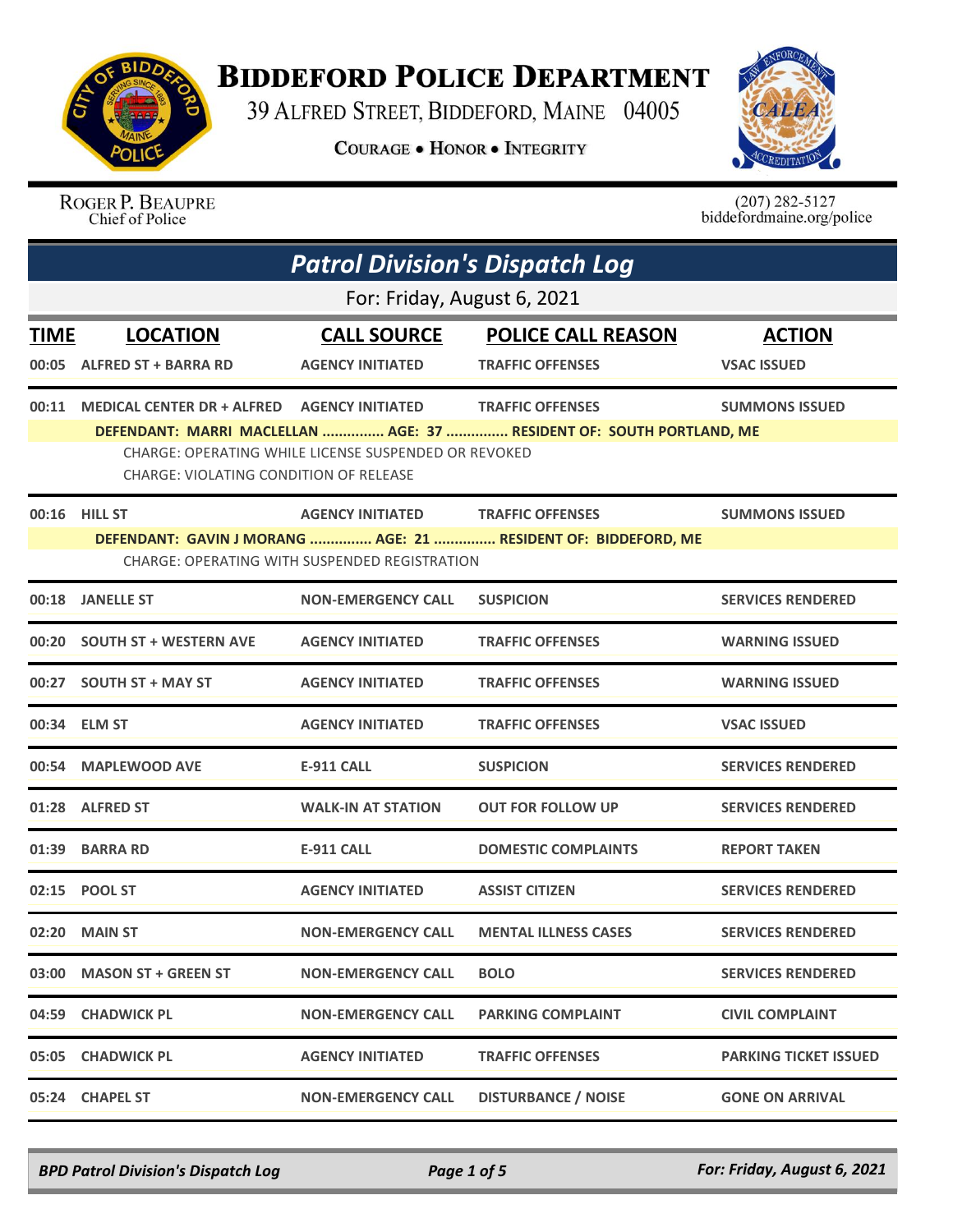| <b>TIME</b> | <b>LOCATION</b>                         | <b>CALL SOURCE</b>        | <b>POLICE CALL REASON</b>                                   | <b>ACTION</b>                |
|-------------|-----------------------------------------|---------------------------|-------------------------------------------------------------|------------------------------|
|             | 05:46 ELM ST + LINCOLN ST               | <b>AGENCY INITIATED</b>   | <b>TRAFFIC OFFENSES</b>                                     | <b>WARNING ISSUED</b>        |
|             | 05:46 MEDICAL CENTER DR                 | <b>NON-EMERGENCY CALL</b> | <b>SUSPICION</b>                                            | <b>REPORT TAKEN</b>          |
|             | 05:56 ALFRED ST                         | <b>AGENCY INITIATED</b>   | <b>TRAFFIC OFFENSES</b>                                     | <b>VSAC ISSUED</b>           |
|             | 06:02 ALFRED ST                         | <b>NON-EMERGENCY CALL</b> | <b>ARTICLES LOST/FOUND</b>                                  | <b>REPORT TAKEN</b>          |
|             | 06:06 LEON ST                           | <b>NON-EMERGENCY CALL</b> | <b>DISTURBANCE / NOISE</b>                                  | <b>REPORT TAKEN</b>          |
|             | 06:29 MITCHELL LN + PIKE ST             | <b>E-911 CALL</b>         | <b>CHECK WELFARE</b>                                        | <b>REPORT TAKEN</b>          |
|             | 07:10 JESSIE LN                         | <b>NON-EMERGENCY CALL</b> | <b>BURGLARY OF A MOTOR VEHICLE</b>                          | <b>REPORT TAKEN</b>          |
|             | 07:58 PROSPECT ST                       | <b>NON-EMERGENCY CALL</b> | <b>ANIMAL COMPLAINT</b>                                     | <b>GONE ON ARRIVAL</b>       |
|             | 08:09 ELM ST                            | <b>E-911 CALL</b>         | <b>VEHICLE CRASH - POLICE ONLY</b>                          | <b>STATE FORM TAKEN</b>      |
|             | 08:12 ALFRED ST                         | <b>NON-EMERGENCY CALL</b> | <b>SUSPICION</b>                                            | <b>SERVICES RENDERED</b>     |
|             | 08:33 BIDDEFORD GATEWAY CTR             | <b>AGENCY INITIATED</b>   | <b>TRAFFIC OFFENSES</b>                                     | <b>SUMMONS ISSUED</b>        |
|             |                                         |                           | DEFENDANT: RONALD J CIOTTI  AGE: 41  RESIDENT OF: DOVER, NH |                              |
|             | CHARGE: OPERATE VEHICLE WITHOUT LICENSE |                           |                                                             |                              |
| 08:35       | <b>SOUTH ST</b>                         | <b>NON-EMERGENCY CALL</b> | <b>ASSIST WITH MEDICAL</b>                                  | <b>NO TRANSPORT</b>          |
|             | 08:35 JESSIE LN                         | <b>NON-EMERGENCY CALL</b> | <b>BURGLARY OF A MOTOR VEHICLE</b>                          | <b>REPORT TAKEN</b>          |
| 08:46       | <b>OAKWOOD LN</b>                       | <b>NON-EMERGENCY CALL</b> | <b>DISTURBANCE / NOISE</b>                                  | <b>REPORT TAKEN</b>          |
|             | 08:59 ELM ST                            | <b>NON-EMERGENCY CALL</b> | <b>ANIMAL COMPLAINT</b>                                     | <b>GONE ON ARRIVAL</b>       |
|             | 09:03 WENTWORTH ST                      | <b>NON-EMERGENCY CALL</b> | <b>BOLO</b>                                                 | <b>GONE ON ARRIVAL</b>       |
|             | <b>10:06 MAIN ST</b>                    | <b>WALK-IN AT STATION</b> | <b>ROBBERY</b>                                              | <b>REPORT TAKEN</b>          |
|             | 10:45 OAKWOOD LN                        | <b>NON-EMERGENCY CALL</b> | ATTEMPTED/THREATENED SUICIDE TRANSPORT TO HOSPITAL          |                              |
|             | 11:15 ALFRED ST                         | E-911 CALL                | 911 MISUSE                                                  | <b>SERVICES RENDERED</b>     |
|             | 11:25 BACON ST                          | E-911 CALL                | 911 MISUSE                                                  | <b>UNFOUNDED</b>             |
|             | 11:57 FIRST ST                          | <b>NON-EMERGENCY CALL</b> | <b>TRAFFIC DETAIL</b>                                       | <b>UNFOUNDED</b>             |
|             | 12:03 ELM ST                            | <b>WALK-IN AT STATION</b> | <b>DRIVING COMPLAINT</b>                                    | <b>SERVICES RENDERED</b>     |
|             | 12:20 OAK ST + VINE ST                  | <b>NON-EMERGENCY CALL</b> | <b>VEHICLE CRASH - POLICE ONLY</b>                          | <b>SERVICES RENDERED</b>     |
|             | 12:26 HILLS BEACH RD                    | <b>NON-EMERGENCY CALL</b> | <b>BOLO</b>                                                 | <b>NEGATIVE CONTACT</b>      |
|             | 12:45 ELM ST                            | <b>E-911 CALL</b>         | <b>BOLO</b>                                                 | <b>REFERRED OTHER AGENCY</b> |
|             |                                         |                           |                                                             |                              |

*BPD Patrol Division's Dispatch Log Page 2 of 5 For: Friday, August 6, 2021*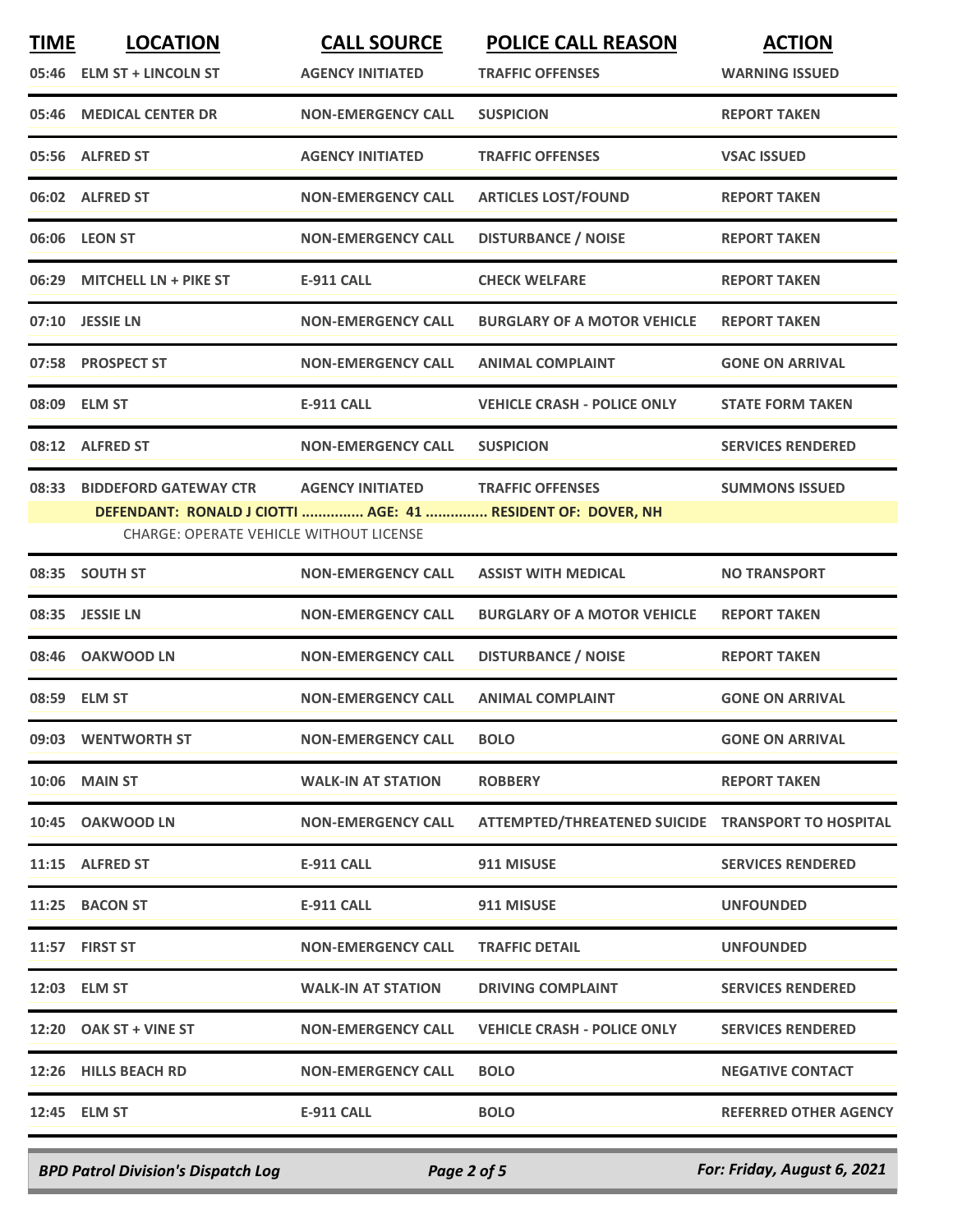| <b>TIME</b>                               | <b>LOCATION</b><br>13:00 CLEAVES ST                                                                                                                        | <b>CALL SOURCE</b><br><b>NON-EMERGENCY CALL</b> | <b>POLICE CALL REASON</b><br><b>ESCORTS / RELAYS</b>                                           | <b>ACTION</b><br><b>SERVICES RENDERED</b> |
|-------------------------------------------|------------------------------------------------------------------------------------------------------------------------------------------------------------|-------------------------------------------------|------------------------------------------------------------------------------------------------|-------------------------------------------|
|                                           | 13:45 MAIN ST + FOSS ST                                                                                                                                    | <b>E-911 CALL</b>                               | 911 MISUSE                                                                                     | <b>SERVICES RENDERED</b>                  |
|                                           |                                                                                                                                                            |                                                 |                                                                                                |                                           |
|                                           | 14:14 POOL ST + COLUMBUS WAY                                                                                                                               | <b>AGENCY INITIATED</b>                         | <b>TRAFFIC OFFENSES</b>                                                                        | <b>WARNING ISSUED</b>                     |
|                                           | 14:37 YATES ST                                                                                                                                             | <b>AGENCY INITIATED</b>                         | <b>ARTICLES LOST/FOUND</b>                                                                     | <b>SERVICES RENDERED</b>                  |
|                                           | 14:41 ALFRED ST                                                                                                                                            | <b>WALK-IN AT STATION</b>                       | <b>OUT FOR FOLLOW UP</b>                                                                       | <b>SERVICES RENDERED</b>                  |
|                                           | 14:50 HILL ST                                                                                                                                              | <b>NON-EMERGENCY CALL</b>                       | <b>ALARM - POLICE</b>                                                                          | <b>FALSE ALARM</b>                        |
|                                           | <b>15:12 THORNTON ST</b>                                                                                                                                   | <b>NON-EMERGENCY CALL</b>                       | <b>CHECK WELFARE</b>                                                                           | <b>SERVICES RENDERED</b>                  |
|                                           | 15:14 YATES ST                                                                                                                                             | <b>WALK-IN AT STATION</b>                       | <b>ARTICLES LOST/FOUND</b>                                                                     | <b>SERVICES RENDERED</b>                  |
|                                           | 15:15 WEST ST                                                                                                                                              | <b>WALK-IN AT STATION</b>                       | <b>ESCORTS / RELAYS</b>                                                                        | <b>NEGATIVE CONTACT</b>                   |
|                                           | 15:26 POOL ST                                                                                                                                              | <b>AGENCY INITIATED</b>                         | <b>OUT FOR FOLLOW UP</b>                                                                       | <b>SERVICES RENDERED</b>                  |
|                                           | 15:38 ELM ST                                                                                                                                               | <b>AGENCY INITIATED</b>                         | <b>OUT FOR FOLLOW UP</b>                                                                       | <b>SERVICES RENDERED</b>                  |
| 15:49                                     | <b>WENTWORTH ST</b>                                                                                                                                        | <b>NON-EMERGENCY CALL</b>                       | <b>MENTAL ILLNESS CASES</b>                                                                    | <b>SERVICES RENDERED</b>                  |
| 15:50                                     | <b>ALFRED ST</b>                                                                                                                                           | <b>NON-EMERGENCY CALL</b>                       | <b>THEFT</b>                                                                                   | <b>REPORT TAKEN</b>                       |
|                                           | 16:01 ALFRED ST<br><b>CHARGE: HARASSMENT BY TELEPHONE</b><br><b>CHARGE: VIOLATING CONDITION OF RELEASE</b><br><b>CHARGE: VIOLATION OF PROTECTIVE ORDER</b> | <b>AGENCY INITIATED</b>                         | <b>OUT FOR FOLLOW UP</b><br>DEFENDANT: GINA MARIE CLARK  AGE: 41  RESIDENT OF: STEEP FALLS, ME | <b>SUMMONS ISSUED</b>                     |
|                                           | 16:17 ALFRED ST                                                                                                                                            | <b>WALK-IN AT STATION</b>                       | <b>SCAM</b>                                                                                    | <b>REPORT TAKEN</b>                       |
| 16:29                                     | <b>PINE ST</b>                                                                                                                                             | <b>NON-EMERGENCY CALL</b>                       | <b>DOMESTIC COMPLAINTS</b>                                                                     | <b>REPORT TAKEN</b>                       |
|                                           | 16:36 JANELLE ST                                                                                                                                           | <b>NON-EMERGENCY CALL</b>                       | <b>SUSPICION</b>                                                                               | <b>SERVICES RENDERED</b>                  |
|                                           | 16:57 MASON ST + WENTWORTH ST                                                                                                                              | <b>E-911 CALL</b>                               | ASSIST WITH MEDICAL W/ ENGINE TRANSPORT TO HOSPITAL                                            |                                           |
| 17:08                                     | <b>HILLS BEACH RD</b>                                                                                                                                      | <b>NON-EMERGENCY CALL</b>                       | <b>SUSPICION</b>                                                                               | <b>SERVICES RENDERED</b>                  |
| 17:29                                     | <b>WASHINGTON ST</b>                                                                                                                                       | <b>NON-EMERGENCY CALL</b>                       | <b>MENTAL ILLNESS CASES</b>                                                                    | <b>SERVICES RENDERED</b>                  |
| 17:49                                     | <b>MAIN ST</b>                                                                                                                                             | <b>E-911 CALL</b>                               | <b>VEHICLE CRASH - POLICE ONLY</b>                                                             | <b>SUMMONS ISSUED</b>                     |
|                                           | <b>CHARGE: OPERATE VEHICLE WITHOUT LICENSE</b>                                                                                                             |                                                 | DEFENDANT: VICTOR M TENESACA LEMA  AGE: 20  RESIDENT OF: BIDDEFORD, ME                         |                                           |
|                                           | 18:07 JEFFERSON ST                                                                                                                                         | <b>WALK-IN AT STATION</b>                       | <b>CRIMINAL MISCHIEF</b>                                                                       | <b>REPORT TAKEN</b>                       |
|                                           | 18:10 OLD POOL RD                                                                                                                                          | <b>NON-EMERGENCY CALL</b>                       | <b>CHECK WELFARE</b>                                                                           | <b>SERVICES RENDERED</b>                  |
| <b>BPD Patrol Division's Dispatch Log</b> |                                                                                                                                                            | Page 3 of 5                                     |                                                                                                | For: Friday, August 6, 2021               |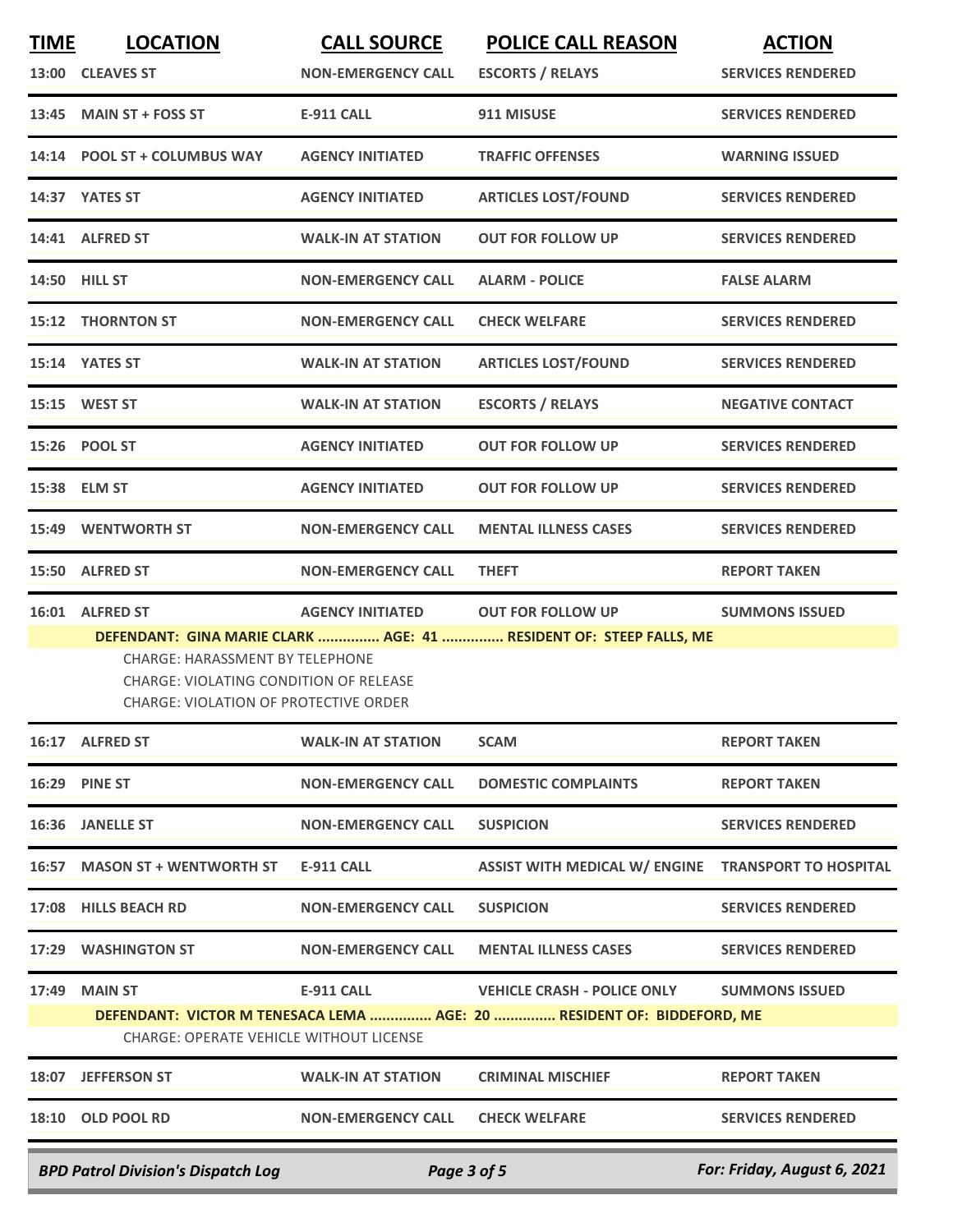| <b>TIME</b> | <b>LOCATION</b>                                                                                  | <b>CALL SOURCE</b>                                   | <b>POLICE CALL REASON</b>                                           | <b>ACTION</b>            |
|-------------|--------------------------------------------------------------------------------------------------|------------------------------------------------------|---------------------------------------------------------------------|--------------------------|
|             | 18:11 MISTY MEADOWS DR                                                                           | <b>NON-EMERGENCY CALL</b>                            | <b>SUSPICION</b>                                                    | <b>SERVICES RENDERED</b> |
|             | 18:28 WEST CUTTS ST                                                                              | <b>NON-EMERGENCY CALL</b>                            | <b>ASSIST OTHER AGENCY</b>                                          | <b>NEGATIVE CONTACT</b>  |
|             | 18:36 ELM ST                                                                                     | <b>NON-EMERGENCY CALL</b>                            | <b>VEHICLE CRASH - POLICE ONLY</b>                                  | <b>SERVICES RENDERED</b> |
|             | 18:40 HILL ST + ACORN ST                                                                         | <b>NON-EMERGENCY CALL</b>                            | <b>DISTURBANCE / NOISE</b>                                          | <b>UNFOUNDED</b>         |
|             | <b>18:42 MAIN ST</b>                                                                             | <b>NON-EMERGENCY CALL</b>                            | <b>SUSPICION</b>                                                    | <b>SERVICES RENDERED</b> |
|             | 18:43 CRESCENT ST                                                                                | <b>AGENCY INITIATED</b>                              | <b>TRAFFIC OFFENSES</b>                                             | <b>VSAC ISSUED</b>       |
|             | 19:01 MAIN ST + HIGHLAND ST                                                                      | <b>AGENCY INITIATED</b>                              | <b>TRAFFIC OFFENSES</b>                                             | <b>WARNING ISSUED</b>    |
|             | <b>19:08 MAIN ST</b>                                                                             | <b>NON-EMERGENCY CALL</b>                            | <b>OUT FOR FOLLOW UP</b>                                            | <b>SERVICES RENDERED</b> |
|             | 19:18 HARRISON AVE                                                                               | <b>NON-EMERGENCY CALL</b>                            | <b>DRUG</b>                                                         | <b>NEGATIVE CONTACT</b>  |
|             | 19:19 HIGH ST                                                                                    |                                                      | AGENCY INITIATED OPER AFTER SUSPENSION                              | <b>SUMMONS ISSUED</b>    |
|             |                                                                                                  | CHARGE: OPERATING AFTER HABITUAL OFFENDER REVOCATION | DEFENDANT: EFREM JOSEPH VELEZ  AGE: 53  RESIDENT OF: BIDDEFORD, ME  |                          |
|             |                                                                                                  |                                                      |                                                                     |                          |
|             | 19:22 SOUTH ST                                                                                   | <b>AGENCY INITIATED</b>                              | <b>TRAFFIC OFFENSES</b>                                             | <b>VSAC ISSUED</b>       |
|             | 19:52 SOUTH ST                                                                                   | <b>AGENCY INITIATED TRAFFIC OFFENSES</b>             |                                                                     | <b>SUMMONS ISSUED</b>    |
|             | <b>CHARGE: ATTACHING FALSE PLATES</b>                                                            |                                                      | DEFENDANT: COLE A MARINER  AGE: 47  RESIDENT OF: DAYTON, ME         |                          |
|             |                                                                                                  |                                                      |                                                                     |                          |
|             | 20:18 HILL ST                                                                                    | AGENCY INITIATED OUT FOR FOLLOW UP                   |                                                                     | <b>SERVICES RENDERED</b> |
|             |                                                                                                  |                                                      | DEFENDANT: JUSTINE NANCY LEACH  AGE: 35  RESIDENT OF: BIDDEFORD, ME |                          |
|             | <b>CHARGE: VIOLATING CONDITION OF RELEASE</b><br>CHARGE: INTERFERENCE WITH CONSTITUTIONAL RIGHTS |                                                      |                                                                     |                          |
|             | CHARGE: STALKING                                                                                 |                                                      |                                                                     |                          |
|             | 20:22 MEDICAL CENTER DR                                                                          | <b>NON-EMERGENCY CALL</b>                            | <b>ANIMAL COMPLAINT</b>                                             | <b>SERVICES RENDERED</b> |
|             | 20:49 ALFRED ST                                                                                  | <b>AGENCY INITIATED</b>                              | <b>TRAFFIC OFFENSES</b>                                             | <b>WARNING ISSUED</b>    |
|             | 20:57 WENTWORTH ST                                                                               | <b>NON-EMERGENCY CALL</b>                            | <b>MENTAL ILLNESS CASES</b>                                         | <b>SERVICES RENDERED</b> |
|             | 20:59 ALFRED ST                                                                                  | <b>AGENCY INITIATED</b>                              | <b>TRAFFIC OFFENSES</b>                                             | <b>WARNING ISSUED</b>    |
|             | 21:06 ELM ST + DRAPEAU ST                                                                        | <b>AGENCY INITIATED</b>                              | <b>TRAFFIC OFFENSES</b>                                             | <b>WARNING ISSUED</b>    |
|             | 21:11 ALFRED ST                                                                                  | <b>AGENCY INITIATED</b>                              | <b>TRAFFIC OFFENSES</b>                                             | <b>WARNING ISSUED</b>    |
|             | 21:23 BOULDER WAY                                                                                | <b>AGENCY INITIATED</b>                              | <b>TRAFFIC OFFENSES</b>                                             | <b>WARNING ISSUED</b>    |
|             | 21:35 ALFRED ST                                                                                  | <b>AGENCY INITIATED</b>                              | <b>TRAFFIC OFFENSES</b>                                             | <b>VSAC ISSUED</b>       |